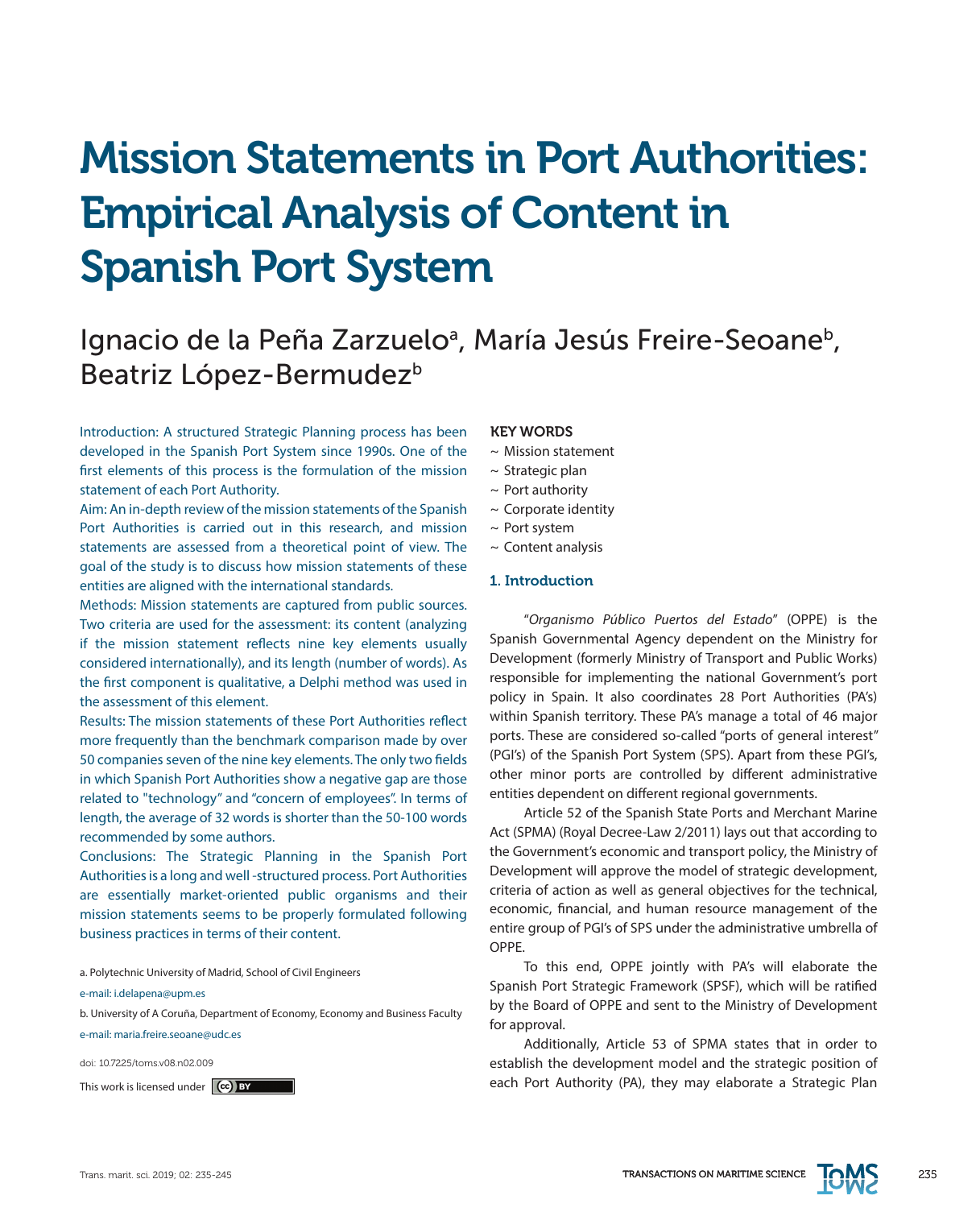covering the ports of its competence, which should include at least: i) an analysis and diagnosis of the current situation, ii) the definition of their objectives and strategic lines, iii) their criteria of act and action plan.

This legal provision is in reality a recommendation and in no case an obligation. However, it is not a new determination since it also had appeared with exactly the same wording in Article 37 of Law 48/2003 which preceded the current SPMA, and it further developed the former previous State Ports and Merchant Marine Act dated 1992 (Law 67/1992).

Enríquez (1993) introduced Strategic Planning in the agenda of SPS with a practical implementation in Valencia PA, and OPPE approved in 1998 the first SPSF which was intended to be the basic common ground for the development of SPS from the strategic standpoint (Puertos del Estado, 2001).

As a result of all this legal and administrative background, most of the 28 PA's have elaborated their strategic plans, adopting international business practices and standards. Additionally, all of them: i) have drawn a Strategic Map (aligned with the strategic lines of SPSF), ii) have successfully implemented the Balance Scored Card following the requirement of OPPE, iii) a performance measurement software has been applied in the strategy planning process (SPP) (Estrada, 2007; Aparisi et al., 2009).

Recently, PA's started to make public its annual Sustainability and Corporate Social Responsibility Reports in which a specific section is dedicated to tackle SPP. In these annual reports, PA's reveal their mission statements (MS) as well as its vision and corporate values.

#### 2. Material and methods: literature review

MS's are primarily based on the guidelines provided by Drucker (1974, 61) who was its pioneer proponent focusing on the relevance of a proper formulation of this first step in SPP.

King and Cleland (1979, 88) recommend organizations to write their MS to: i) make sure all employees and managers understand the firm's purpose or reason for being; ii) provide a basis for prioritization of key internal and external factors utilized to formulate feasible strategies; iii) provide a basis for the allocation of resources; and iv) provide a basis for organizing work, departments, activities, and segments around a common purpose.

Although MS's started to be explicitly formulated from early 1980s (Pearce, 1982; Pearce and David, 1987) and there is a general consensus about the importance of its proper formulation, researchers have paid poor attention to deeply analyze the issue from the theoretical point of view (Sashittal and Tankersley, 1997; Amato and Amato, 2002; David et al., 2014; Alegre et al., 2018).

Pearce (1982) defined the company mission as "*a broadly defined but enduring statement of purpose that distinguishes*  *a business from other firms of its type and identifies the scope of its operations in product and market terms*." Similarly, other authors have defined MS as a written formal declaration that communicates the purpose of an organization (Bart and Hupfer, 2004; Macedo et al., 2016) and "the reason for being" of an organization (Pearce and David 1987; Campbell and Yeung 1991; David et al., 2014).

This first author provided a practical framework to be used in defining an adequate company mission, including recommendations for its content and a process of taking into consideration diverse, if not conflicting, demands placed on strategic direction. This work focused particularly on the social responsibility and its impact on MS.

Other authors have provided guidelines for developing the most appropriate MS. For instance, Lundberg (1984) described the Zero-in technique as a "*structured group process which efficiently develops a consensual synthesized mission statement resulting in high commitment*." Simplifying, this methodology is to make all key managers with major responsibilities within the company or corporation work together in a series of meeting and related activities in order to develop MS.

Developing a proper MS has been acknowledged to be as the very first step in any SPP (Pearce and David, 1987), and it is recognized as a powerful tool for formulating and implementing the organization's strategy if it is properly developed with the involvement of the top management group (Baetz and Bart, 1996).

First Pearce (1982) and later Pearce and David (1987) pointed out that the MS should be the most visible and public part of a strategic plan and suggested a guide for developing the most appropriate statements focusing on eight key elements:

- • Customers and/or markets
- Products and/or services
- Core technologies
- • Geographic domain

Expression of commitment to survival, growth, and profitability

- Key elements in the company philosophy
- Company self-concept (distinctive competence)
- Firm's desired public image

These authors developed an empirical investigation to assess the relationship between: i) MS of a company, ii) inclusion of the eight key elements listed above, iii) corporate financial performance of these companies.

They carried out an intensive survey covering 500 companies among which 218 companies replied to the survey (44 %), while 282 companies did not send any response (56 %). The companies that replied to the survey, 40 % of them (88 out of 218) did not have a proper MS, while 5 % replied rejecting to send MS on the basis of confidentiality (11 out of 282). The remaining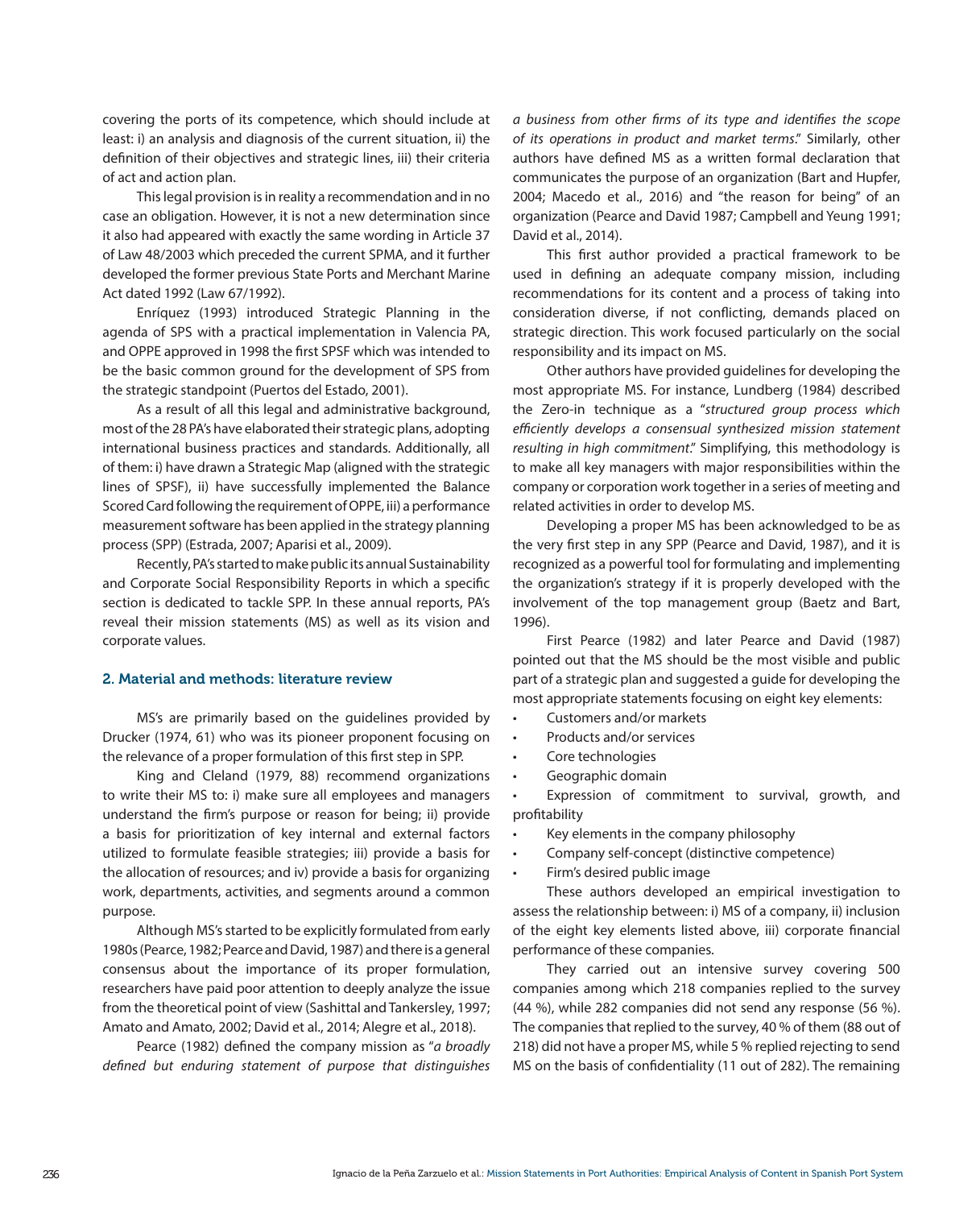27 % (58 companies) did not provide a material that the authors could use consistently, and only 28 % (61 companies) were companies with sufficient and clear information to be included in the study.

Throughout the examination of these 61 companies, the authors reached the conclusion that although it is clear that many variables will affect organizational performance, it is not unreasonable to demand empirical evidence of the presumed integral role of MS in linking SPP with corporate finance.

Further, David (1989) introduced a ninth key element to be included in the assessment, which is "concern for employees". This list of nine topics in MS has later been followed by many authors (Baetz and Bart, 1996; O'Goman and Doran 1999; Rajasekar, 2013; Alegre et al., 2018).

From the economic point of view, the topic of the content of MS and companies' financial performance has been revisited by many other authors as Germain and Cooper (1990), Kaplan and Norton (1992), Medley (1992), Rarick and Vitton (1995), Baetz and Kenneth (1998), Bart and Baetz (1998), Bart et al. (2001), Amato and Amato (2002), Green and Medlin (2003), Atrill et al. (2005), Bartkus et al. (2006), Palmer and Short (2008), Hirota et al. (2010), Desmidt et al. (2011), Genç (2012), Pradeep et al. (2012), Macedo et al. (2016).

Capon et al. (1990) further studied factors affecting the financial performance of companies. They carried out a metaanalysis covering 320 empirical studies covering the period 1921-1987, and they took into consideration environmental, organizational as well as strategic factors (as those included in MS).

As the goal of this work is concerned: i) The American Association of Port Authorities had published a pioneer guideline for the development of SPP in the maritime industry (APPA, 1998), ii) in the context of a work focused in SPP in PA's, the United Nations Conference on Trade and Development (UNCTAD) had paid attention to the different levels of the planning process in port management, and it had identified short and long term processes UNCTAD (1993). UNCTAD highlighted that MS, vision and corporate values are key elements to be formally adopted with long term perspective.

More simplistically than other authors, Bart (1997) states that MS should have three components: i) key market (or target audience), ii) contribution of the product or service, and iii) distinction of the company.

Campbell (1997) considers that MS became an obligatory part of a company's portfolio of literature along with a statement on environmental policy and a commercial brochure selling the company.

Leuthesser and Kohli (1997) state that MS can provide a consistent message about all facets of a firm to the various public concerned and more broadly define the corporate entity as the way in which an organization reveals its philosophy and strategy through communication, behavior, and symbolism.

The need of the involvement of top management in the definition and implementation of MS has been further addressed by Mullane (2002). This author states that the approach that managers take regarding MS formulation is a key issue, and he differentiated the managers according to their loyalty to MS. The author points out that while "*some managers swear by their mission statement*", others "*swear at theirs*". There are managers that understand MS usefulness and they use it to influence the inner working, while others take a passive approach expecting that MS "magically" transform the organizational behavior. In this paper, the author provides recommendations to harness the benefits of their MS.

Stallworth (2008) continued the studies of previous authors by analyzing the content of MS of Fortune 1000 higherperforming and lower-performing firms. The researcher reached the conclusion that the higher-performing firms included eight of the nine recommended components more often than the lowerperforming firms did, and the differences were significant for three of those components. Additionally, the author used textual analysis methods. The work identified strategies employed by these firms to create a strong identity (internal ethos) and image (external ethos). The two groups used similar strategies for building corporate identities and images, but they differed in the values they emphasized and the goodwill recipients they targeted.

Desmidt and Prinzie (2009) tackled with the real value of MS by carrying out an explorative analysis of their effectiveness. These authors put the emphasis on the communication perspective.

Powers (2012) provided guidelines for writing organizational MS, and a framework was presented to check where MS fits into the SPP.

In terms of the origin and perspective in its formulation, different authors offered different approaches. For instance, while Lundberg (1984), Baetz and Bart (1996), and Mullane (2002) prefer a manager-focused perspective focusing on the relevance of the managers as originators of MS, David (1989) and Orhan et al. (2014) prefer an employee-perspective approach in which MS is a key element for ensuring employees' alignment with the companies' goals and essence. More recently, David et al. (2014) have investigated from a marketing-oriented approach how a customer-focused perspective is convenient when MS is formulated.

David et al. (2014) highlight that MS should be: i) informative, ii) inspiring, iii) enduring, iv) concise, v) clear, and vi) conducive to both employees and customers forming an emotional bond with the firm.

In a similar way, Gaebler (2018) provides recommendations

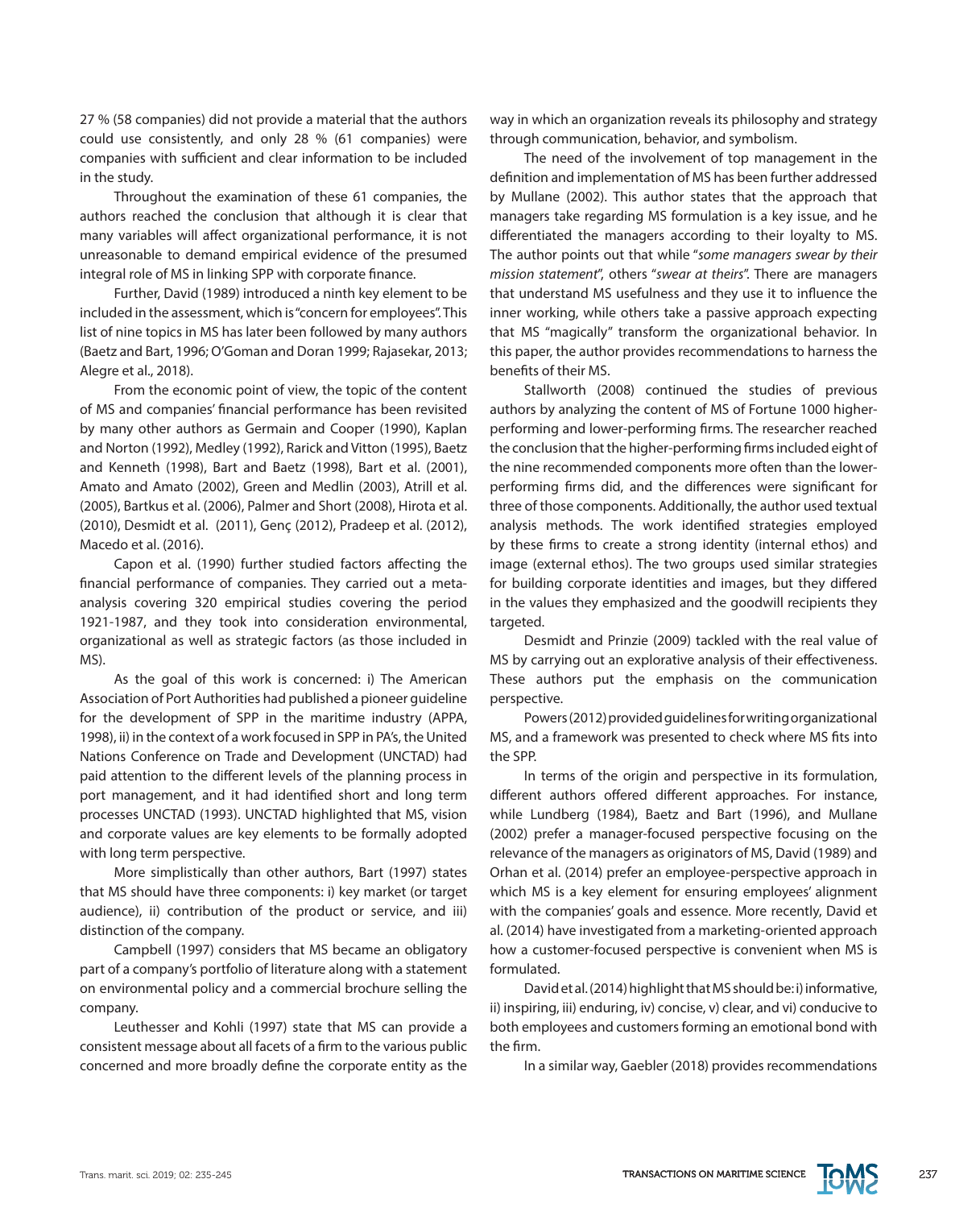for the development of MS. This author emphasizes five common mistakes in its formulation: i) too long, ii) too boring, iii) too unbelievable, iv) too confusing, and v) too disingenuous.

Additionally, Quain (2018) reveals nine main characteristics that any MS should comply with: i) be short, ii) be unique to your business, iii) create expectations, iv) be realistic, v) be memorable, vi) be active, vii) be positive, viii) be adaptable, and ix) be targeted.

Finally, Alegre et al. (2018) stated that MS is a widely used strategic tool that emphasizes an organization's uniqueness and identity, and there is a general consensus on the need for explicitly formulating MS in organizations.

These authors selected and analyzed 53 articles developing a bibliometric and content analysis regarding MS. According to their perspective, the works selected were grouped into four thematic areas: i) MS development, ii) MS components, iii) MS impact on employees, and iv) MS impact on performance. The overreaching conclusion of this work is that MS's are widely used in practice, but poorly researched in theory. Most articles adopt a managerial phenomenon-based strand, lacking a deep theoretical foundation. The article ends with suggestions for further research in terms of theory, practice, and methodology on this topic.

To the best of our knowledge, there isn't any research focused on the formulation of MS in PA's.

#### 3. DATA

In the context of the current work, a survey has been carried out covering the entire SPS. As a result of this research, it has been found that 86 % (24 out of 28) of the Spanish Port Authorities (SPA) have made public their MS's, while the remaining 14 % either keep it confidential or they had not formally elaborated it. A translation of all these MS's is provided as supplementary material.

#### 4. THEORY, CALCULATION AND METHODOLOGY

MS's differ in four key elements: length, content, format, and specificity (Kemp and Dwyer, 2003; Palmer and Short, 2008; Smith et al., 2001).

In this work the two first key elements (length and content) have been used to assess the MS's of the SPA.

#### 4.1. Criterion 1 - Length Of Ms

As described above, an ideal MS should meet certain criteria (to be unique, create expectations, be memorable, etc.) and include certain items (references to markets, services, selfconcept, etc.), which requires a minimum length. The shorter an MS is, the more difficult it is to meet all of the criteria and items.

On the other hand, other authors cited above emphasized the need of avoiding a too boring formulation of MS, and they

recommend to formulate it in short and understandable terms.

It seems to be a typical "two sides of the coin view" paradigm. This topic has been addressed by several authors who have concentrated their efforts in determining what the most appropriate length of MS should be.

While some practitioners recommend short statements (Quain, 2018), others simply recommend that it has to be long enough (Clearlogic, 2018).

Some researchers suggest that MS is most effective when it is approximately 100 words in length, avoiding the inclusion of monetary amounts, numbers, percentages, ratios, or objectives (David and David, 2003; Davies and Glaister, 1997; Kemp and Dwyer, 2003).

 Clearlogic (2018) highlights how the length of MS is dependent on the complexity of the organization and its goals. Additionally, those statements that are too long or too short will likely have less impact on employee behavior. If it is too long, "*employees may not read the whole mission, or will have a harder time committing all its goals to memory*", while if it is too short, "*it likely is not detailed enough to describe how employees are expected to accomplish each goal*." According to this author, based on his inspection of 100 Fortune 500 company MS's, the average length is about 45 words.

The problems related to too long an MS is also addressed by Gaebler (2018) in the following terms: "*When it comes to the length of your mission statement, size definitely matters. If your mission statement is a long, drawn out description of every aspect of your company, no one is going to read it, let alone remember it. Your goal is to craft a mission statement that will make an impact and stick in your readers" minds long after they have turned the page. If your mission statement is too long, that simply isn't going to happen*."

#### 4.2. Criterion 2 – Content of MS

To analyze the content of MS's, different authors have used the nine attributes test developed by Pearce (1982), Pearce and David (1987) and David (1989).

The methodology used in this work is the one described in Kemp and Dwyer (2003), who followed this test. The authors adapted the research to the PA context. To this purpose, the following questions are made:

- • Does MS identify the **customers and markets**?
- Does MS identify the **services**?
- Does MS identify the **core technologies**?
- • Does MS specify the **geographic domain**?

• Does MS express PA commitment to **survival, growth, and profitability**?

Does MS specify the key elements in the **PA philosophy**?

Does MS identify PA self-concept (distinctive **competence)**?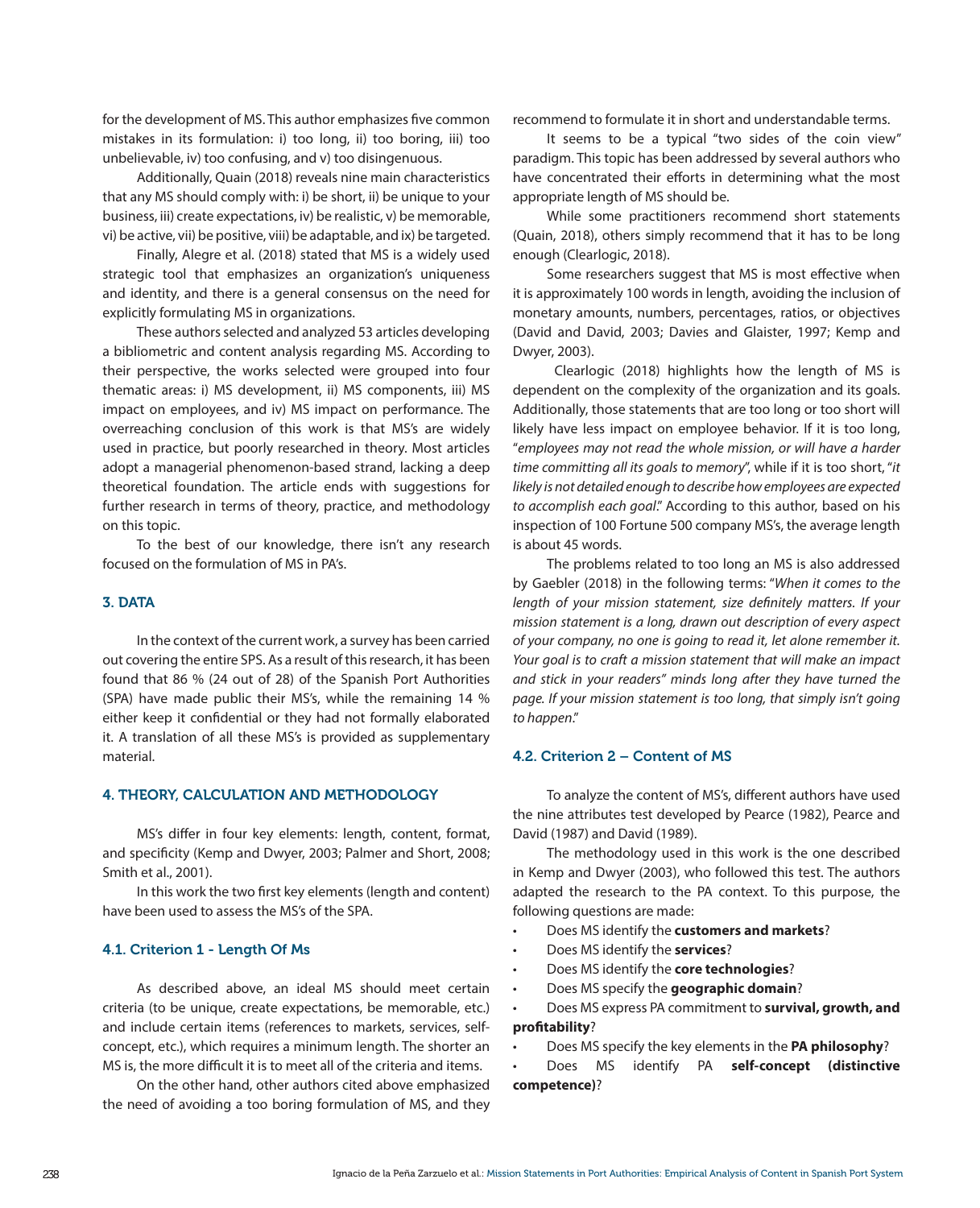#### Table 1.

Analysis of the content of Mission Statements of the Spanish Port System.

| <b>PORT AUTHORITY</b>                   | <b>LENGTH</b>            | <b>C&amp;M</b>           | <b>P&amp;S</b>           | L&M               | TEC.                     | CoS                      | PHI                      | <b>SC</b>         | <b>CoE</b>               | <b>Total</b>             | $\%$                     |
|-----------------------------------------|--------------------------|--------------------------|--------------------------|-------------------|--------------------------|--------------------------|--------------------------|-------------------|--------------------------|--------------------------|--------------------------|
| A CORUÑA                                | 19                       | $\overline{0}$           | $\mathbf{1}$             | $\mathbf{1}$      | $\overline{0}$           | $\overline{0}$           | $\mathbf{1}$             | $\mathbf{1}$      | $\overline{0}$           | 5                        | 56 %                     |
| <b>ALICANTE</b>                         | $\overline{\phantom{a}}$ | $\overline{\phantom{m}}$ | $\overline{a}$           | $\overline{a}$    | $\overline{\phantom{a}}$ | $\qquad \qquad -$        | $\overline{a}$           | $\overline{a}$    | $\overline{a}$           | $\qquad \qquad -$        |                          |
| ALMERÍA                                 | 33                       | $\mathbf{1}$             | $\mathbf{1}$             | $\mathbf 0$       | $\boldsymbol{0}$         | 0                        | $\mathbf{1}$             | $\mathbf{1}$      | $\mathbf 0$              | 5                        | 56 %                     |
| AVILÉS                                  | 18                       | $\mathbf{1}$             | $\mathbf{1}$             | $\mathbf{0}$      | $\mathbf 0$              | 1                        | $\mathbf{1}$             | $\mathbf{0}$      | $\overline{0}$           | 5                        | 56 %                     |
| <b>BAHÍA DE</b><br><b>ALGECIRAS</b>     | 27                       | $\mathbf{1}$             | $\mathbf{1}$             | $\overline{0}$    | $\mathsf{O}\xspace$      | $\mathbf{1}$             | $\mathbf{1}$             | $\mathbf{1}$      | $\mathbf{1}$             | $\overline{7}$           | 78 %                     |
| <b>BAHÍA DE CÁDIZ</b>                   | 46                       | $\mathbf{1}$             | $\mathbf{1}$             | $\overline{0}$    | $\mathbf{0}$             | $\mathbf{1}$             | $\mathbf{1}$             | $\mathbf{1}$      | $\mathbf 0$              | 6                        | 67 %                     |
| <b>BALEARES</b>                         | 28                       | $\overline{0}$           | $\mathbf{1}$             | $\mathbf{1}$      | $\overline{0}$           | $\overline{0}$           | $\mathbf{1}$             | $\mathbf{1}$      | $\overline{0}$           | 5                        | 56 %                     |
| <b>BARCELONA</b>                        | 31                       | $\mathbf{1}$             | $\mathbf{1}$             | $\mathbf{1}$      | $\mathbf 0$              | $\mathbf 0$              | $\mathbf{1}$             | $\mathbf{1}$      | $\mathbf 0$              | 6                        | 67 %                     |
| <b>BILBAO</b>                           | 41                       | $\mathbf{1}$             | $\mathbf{1}$             | $\mathbf{1}$      | $\mathbf{1}$             | $\mathbf{1}$             | $\mathbf{1}$             | $\mathbf{1}$      | $\mathbf 0$              | 8                        | 89%                      |
| CARTAGENA                               | 18                       | $\mathbf{1}$             | $\mathbf{1}$             | $\mathbf{1}$      | $\overline{0}$           | $\pmb{0}$                | $\mathbf 0$              | $\mathbf 0$       | $\mathbf 0$              | $\overline{4}$           | 44 %                     |
| CASTELLÓN                               | 39                       | $\mathbf{1}$             | $\mathbf{1}$             | $\mathbf 0$       | $\mathbf 0$              | $\mathbf{1}$             | $\mathbf{1}$             | $\mathbf{1}$      | $\mathbf 0$              | 6                        | 67 %                     |
| <b>CEUTA</b>                            | 43                       | $\mathbf{1}$             | $\mathbf{1}$             | $\mathbf{1}$      | $\mathbf 0$              | $\mathbf 0$              | $\mathbf{1}$             | $\mathbf{1}$      | $\overline{0}$           | 6                        | 67 %                     |
| FERROL-SAN<br><b>CIBRAO</b>             | 49                       | $\mathbf{1}$             | $\mathbf{1}$             | $\mathbf{1}$      | $\Omega$                 | $\mathbf{1}$             | $\mathbf{1}$             | $\mathbf{1}$      | $\mathbf 0$              | $\overline{7}$           | 78 %                     |
| GIJÓN                                   | 23                       | 0                        | $\mathbf{1}$             | $\mathbf{1}$      | $\mathbf 0$              | $\mathbf 0$              | 1                        | $\mathbf{1}$      | $\mathbf 0$              | 5                        | 56 %                     |
| <b>HUELVA</b>                           | 38                       | $\mathbf 0$              | $\mathbf{1}$             | $\mathbf{1}$      | $\mathbf 0$              | 0                        | $\mathbf{1}$             | $\mathbf 0$       | $\mathbf 0$              | 4                        | 44 %                     |
| <b>LAS PALMAS</b>                       | $\overline{\phantom{a}}$ | $\overline{\phantom{a}}$ | $\qquad \qquad -$        | $\overline{a}$    | $\overline{\phantom{a}}$ | $\overline{\phantom{a}}$ | $\overline{\phantom{0}}$ | $\qquad \qquad -$ | $\overline{\phantom{0}}$ | $\overline{\phantom{a}}$ | $\overline{\phantom{a}}$ |
| MÁLAGA                                  | $\overline{\phantom{a}}$ | $\overline{\phantom{0}}$ | $\overline{a}$           | $\overline{a}$    | $\overline{\phantom{a}}$ | $\overline{\phantom{a}}$ | $\overline{a}$           | $\overline{a}$    | $\overline{\phantom{0}}$ | $\overline{\phantom{a}}$ | $\overline{\phantom{a}}$ |
| MARÍN Y RÍA DE<br><b>PONTEVEDRA</b>     | 30                       | $\mathbf{1}$             | $\mathbf{1}$             | $\mathbf{1}$      | $\mathbf 0$              | $\boldsymbol{0}$         | $\mathbf{1}$             | $\mathbf{1}$      | $\boldsymbol{0}$         | 6                        | 67 %                     |
| MELILLA                                 | 30                       | $\mathbf{1}$             | $\mathbf{1}$             | $\mathbf{1}$      | $\mathbf 0$              | 0                        | $\mathbf{1}$             | $\mathbf{1}$      | $\boldsymbol{0}$         | 5                        | 56 %                     |
| <b>MOTRIL</b>                           | 29                       | 0                        | $\mathbf{1}$             | $\mathbf{1}$      | 0                        | 1                        | $\mathbf{1}$             | $\mathbf{1}$      | $\mathbf 0$              | 5                        | 56 %                     |
| PASAIA                                  | 43                       | $\mathbf{1}$             | $\mathbf{1}$             | $\mathbf{1}$      | $\mathbf 0$              | $\mathbf{1}$             | $\mathbf{1}$             | $\mathbf{1}$      | $\boldsymbol{0}$         | $\overline{7}$           | 78 %                     |
| <b>SANTA CRUZ DE</b><br><b>TENERIFE</b> | 20                       | $\mathbf 0$              | $\mathbf 0$              | $\mathbf 0$       | $\mathbf{0}$             | $\mathbf 0$              | $\mathbf{1}$             | $\mathbf{1}$      | $\mathbf 0$              | 3                        | 33 %                     |
| <b>SANTANDER</b>                        | 27                       | $\mathbf{1}$             | $\mathbf{1}$             | $\overline{0}$    | $\overline{0}$           | $\mathbf 0$              | $\mathbf{1}$             | $\mathbf{1}$      | $\overline{0}$           | 5                        | 56 %                     |
| <b>SEVILLA</b>                          | 19                       | $\mathbf 0$              | $\mathbf{1}$             | $\overline{0}$    | $\overline{0}$           | $\overline{0}$           | $\mathbf{0}$             | $\mathbf{1}$      | $\overline{0}$           | $\overline{2}$           | 22 %                     |
| <b>TARRAGONA</b>                        | 56                       | $\mathbf{1}$             | $\mathbf{1}$             | $\mathbf{1}$      | $\mathbf 0$              | $\mathbf{1}$             | $\mathbf{1}$             | $\mathbf{1}$      | $\mathbf{1}$             | 8                        | 89%                      |
| <b>VALENCIA</b>                         | 40                       | $\mathbf{1}$             | $\mathbf{1}$             | $\mathbf{1}$      | $\mathbf 0$              | 1                        | $\mathbf{1}$             | $\mathbf{1}$      | $\mathbf 0$              | 7                        | 78 %                     |
| <b>VIGO</b>                             | 31                       | $\mathbf{1}$             | $\mathbf{1}$             | $\overline{0}$    | 0                        | 1                        | $\mathbf{1}$             | $\mathbf{1}$      | $\mathbf 0$              | 6                        | 67 %                     |
| VILAGARCÍA                              | $\blacksquare$           | $\qquad \qquad -$        | $\overline{\phantom{a}}$ | $\qquad \qquad -$ | $\overline{\phantom{a}}$ | $\overline{\phantom{a}}$ | $\overline{\phantom{a}}$ | $\overline{a}$    | $\qquad \qquad -$        | $\overline{\phantom{a}}$ | $\overline{\phantom{a}}$ |
| <b>TOTAL</b>                            | 778                      | 17                       | 23                       | 15                | $\mathbf{1}$             | 11                       | 22                       | 21                | $\overline{2}$           |                          |                          |
| <b>AVERAGE</b>                          | 32.4                     | 71 %                     | 96 %                     | 63 %              | 4 %                      | 46 %                     | 92%                      | 88 %              | 8 %                      | 5.54                     | 62 %                     |

*This table shows the length of the Mission Statement of each Port Authority jointly with the number of attributes that are included in it. LEN is the length (words) of the Mission Statement, C&M reflects the attribute "Customer and Market", P&S reflects the attribute "Product and Services", L&M is "Location and Market", TEC means "Technology", CoS means "Concern of Survival", PHI is "Philosophy", SC reflects the attribute "Self-Concept", CoE means "Concern of Employees", Total is the aggregate sum of the attributes reflected in each mission statement and % is the percentage of attributes that are included in the Mission Statement.*

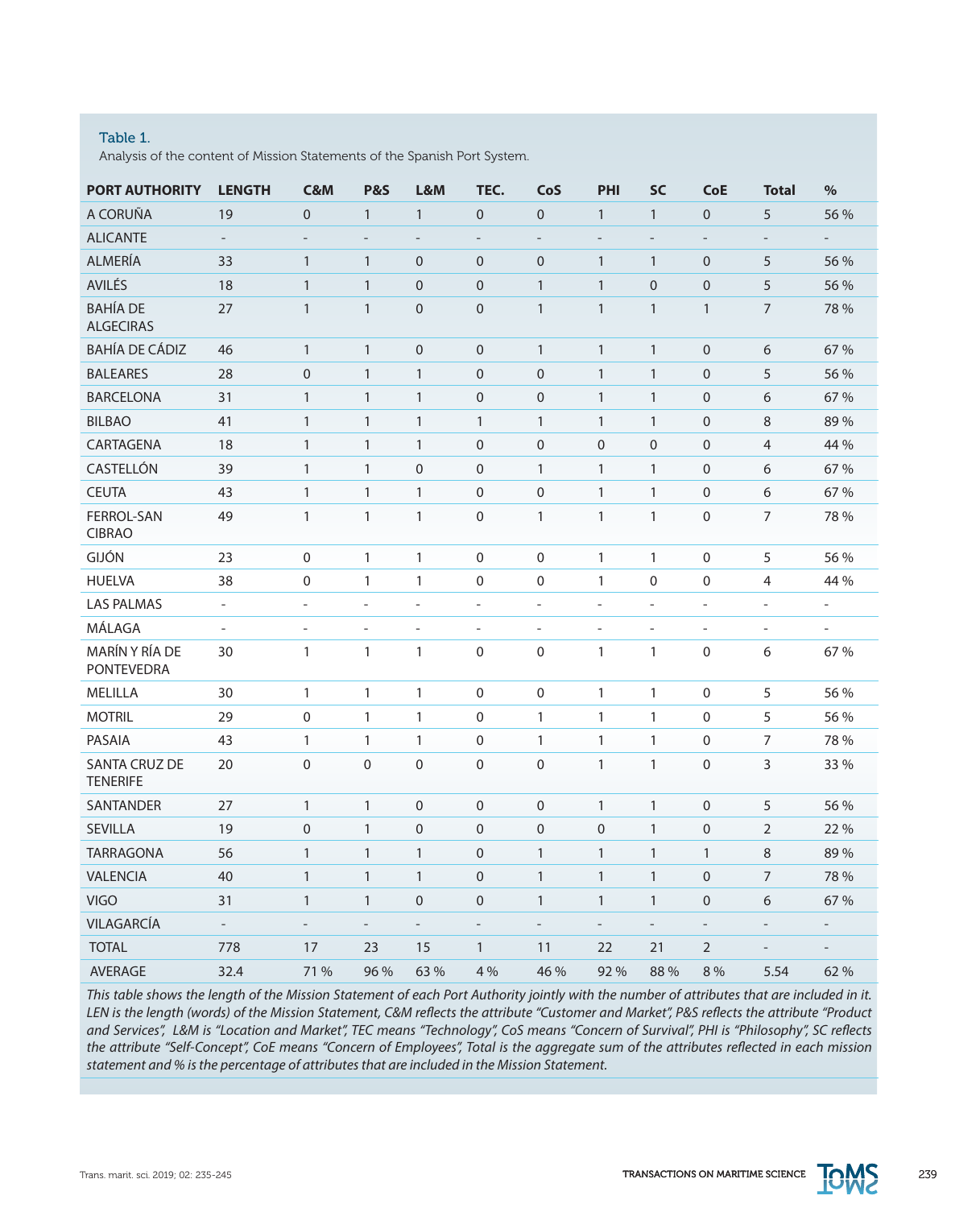Does MS identify the PA desired **public image**?

Are the **employees** considered as a key element in the MS of a PA?

Each of the authors of this work independently recorded whether or not the MS of each PA captured each of the nine components identified above. Value "1" indicates that the MS includes reference to the component analyzed, and value "0" indicates that MS does not refer to this component in the MS of such a PA.

Following this individual assessment, the results were sent to the authors to re-assess their opinions respectively in view of the other authors' opinion. Once re-assessed, a second individual judgement was produced.

In a sort of Delphi Methodology, based on a second judgment, the authors finally met in order to discuss the results provided by each one specifically, those in which there was no possibility to reach an agreement about what the most appropriate descriptor ("1" or "0") was.

As a result of this process, a high consensus was reached among them getting the final assessment for each PA.

The results are compiled in Table 1 in which: i) the last column is the calculation of how many "1" are present in the MS of a PA, ii) the last row indicates how many PA's include such elements in their MS's.

Number of mission statements that include each component.

#### 5. RESULTS AND DISCUSSION

#### 5.1. Criterion 1 - Length of MS

Table 2.

The length of the MS of each PA is included in the second column of Table 1. In the case of SPS, the average length of MS in SPS is about 32 words, with a standard deviation of 11 words.

The longest statement is that of Tarragona PA (56 words), while the shortest is the one of Avilés PA (18 words).

These results are not totally aligned with the authors cited above, and the length of 32 words in average is shorter than the 45 words recommended by Clearlogic (2018) or the 100 words length suggested by David and David (2003), Davies and Glaister (1997), Kemp and Dwyer (2003).

#### 5.2. Criterion 2 – Content of MS

Analyzing the components used by PA's when formulating their MS's (Table 2), it has been figured out that the approach taken in SPS is basically customer or service oriented. In fact, 96 % of the PA's explicitly include the product / services they provide in the statement. They are also very active in including their philosophy (92 %) and their concerns in terms of public image and self-concept (88 %). Customer / Markets (71 %), Location / Markets (63 %), and concern for survival (46 %) are other topics that PA's typically use in their MS's. However, only one PA (4 %) cites technology / innovation in its MS, and two of them (8 %) consider employees dimension of the statement (it is not discussed herein whether employees have been actively involved in the formulation of the MS or not, but their concerns have been exclusively cited in the MS as any other element).

### **Component Number Percent. Rank** Customer / Markets 17 71 % 5 Product / Services 23 96 % 1 Location / Market 63 % 6 Technology 1 4 % 9 Concern for survival and the contract of the 11 and 46 % 7 and 46 % 7 and 7 and 7 and 7 and 7 and 7 and 7 and 7 and 7 and 7 and 7 and 7 and 7 and 7 and 7 and 7 and 7 and 7 and 7 and 7 and 7 and 7 and 7 and 7 and 7 and 7 an Philosophy 22 92 % 2 Self-concept 21 88 % 3 Concern for public image  $21$  21 88 % 3 Concern for employees 2 8 % 8

*This table shows how many each of the nine attributes of an "ideal" Mission Statement are included in the MS of SPS. The first column ("component") is the attribute, the second one ("number") in the total number of PA in which the attribute is included in its Mission Statement., the third one ("percentage") is the percentage of Port Authorities in which such attribute is included and the fourth "rank" is the ranking (i.e. the attribute with ranking 1 is the one more frequently found in the MS of SPS while the ranking 9 shows the attribute which is rarer in this system.*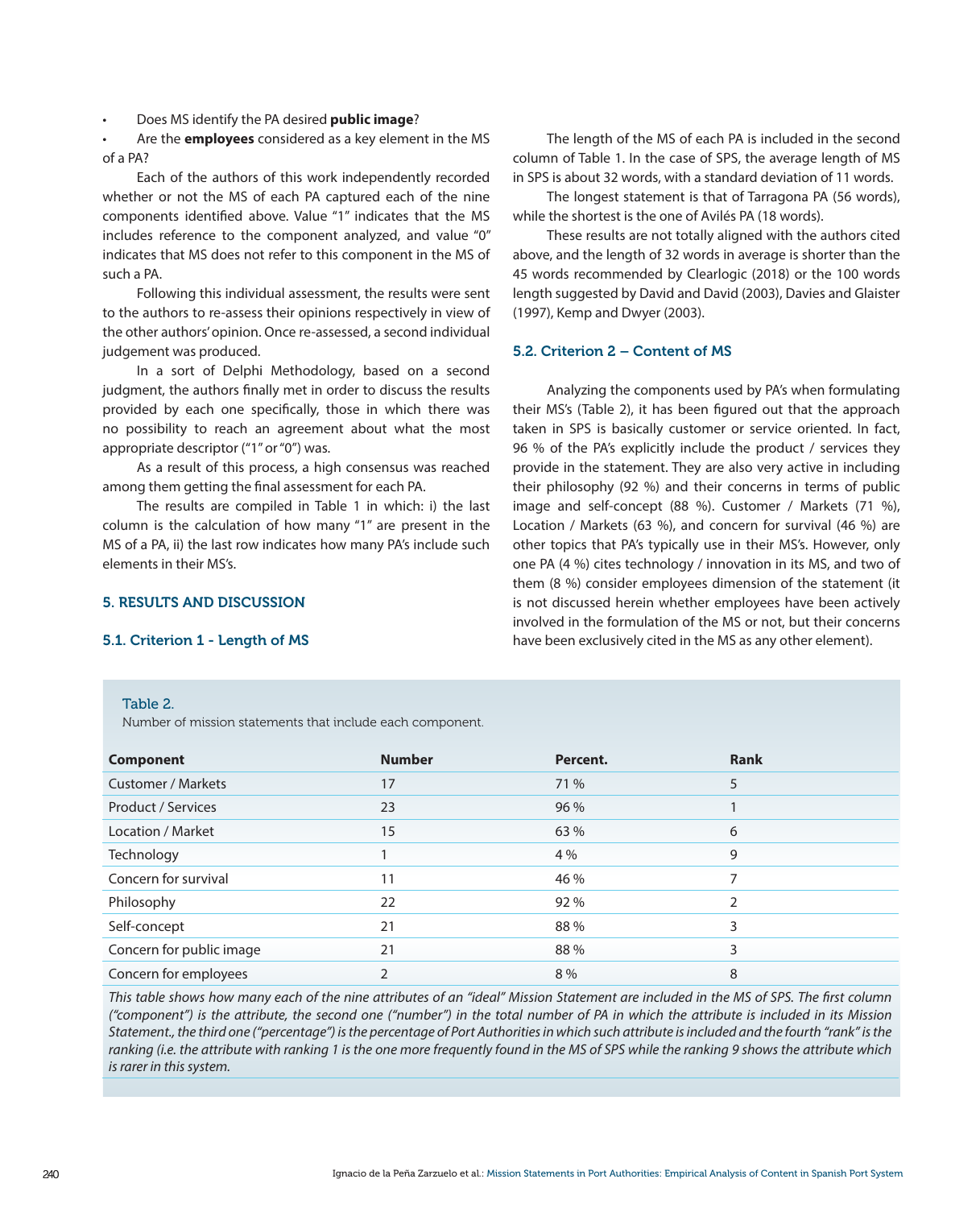Considering the number of components included in the MS's (Table 3), it is possible to conclude that 8 % of the PA's only include two of them, while 17 % take four, and 25 % consider six of them. In the highest part of the score, one PA (4 %) covers eight out of nine components, and another PA (4 %) considers seven of them, while two PA's introduce six components. The most frequent case is the one in which a PA uses five components in its MS (eight PA's, which means one third of the total).

#### Table 3.

Number of components in each of the Port Authorities' mission statements.

| <b>Number of Components</b> | <b>Number of Ports</b> | Percentage |
|-----------------------------|------------------------|------------|
| 9                           | $\Omega$               | 0%         |
| 8                           |                        | 4 %        |
| 7                           |                        | 4 %        |
| 6                           |                        | 8 %        |
| 5                           | 8                      | 33 %       |
| 4                           | 6                      | 25 %       |
| 3                           | 4                      | 17 %       |
| $\overline{2}$              |                        | 8%         |
|                             | <sup>0</sup>           | 0%         |
| $\Omega$                    |                        | 0%         |

*This table shows the overall number of attributes which are included in the MS. The first column shows the overall number of components included, the second column shows the number of Port Authorities in which the "number of components" of this row is included, and the third column (percentage) is the percentage of Port Authorities that include the referred ·number of components". For instance, there are a total of eight (8) Port Authorities in Spain (33 %) which include five (5) components in their Mission Statement (reference is made to the row number 6 of the Table).*

In order to compare the content of the MS of the SPS with other environments, the authors have developed a benchmarking analysis comparing the results with two previous researches.

The first is the analysis that has given rise to this methodology (Pearce and David, 1989), based on a survey of 61 MS's, and the second is the one developed by Dharmadasa et al. (2012), who carried out an analysis of 90 out of the 231 companies listed on the Colombo Security Exchange (CSE) of Sri Lanka (Table 4).

Three main conclusions can be highlighted:

First: MS's of the SPA reflect more frequently seven of the nine key elements than those 150 companies' analyses by Pearce and David (1989) and Dharmadasa et al. (2012). Only "technology" and "concern of employees" are the items in which SPA as a group develops poorer MS.

Second: The ranking of items covered by SPA is relatively similar to the ranking showed by high-performance firms in Pearce and Davis (1987). Three out of the first four topics in both cases are "philosophy", "self-concept", and "concern for public image".

Third: "Product / services" is the main topic covered by SPA and low performance firms and it is also the third element in the study carried out by Dharmadasa et al. (2012). However, it only reached number seven in the ranking provided by the high performance firms in Pearce and Davis (1987).

Another finding of this research is the relationship between the length of the MS and the number of these 9 components. Although the statically fit is not relevant ( $r2 = 0.52$ ), there is some evidence that the longer the statement, the more components it includes. This is something that seems to be intuitive, but has been checked in order to verify if any of the studied PA's has made a long MS omitting several key elements or any PA has been able to capture many of them in a short MS. Simplifying things, those PA's with MS's below 25 words meet no more than 2-5 components, while those with more than 40 words always cover 6-8 elements and in an intermediate group between 25 and 50 words range between 4 and seven components (Figure 1).

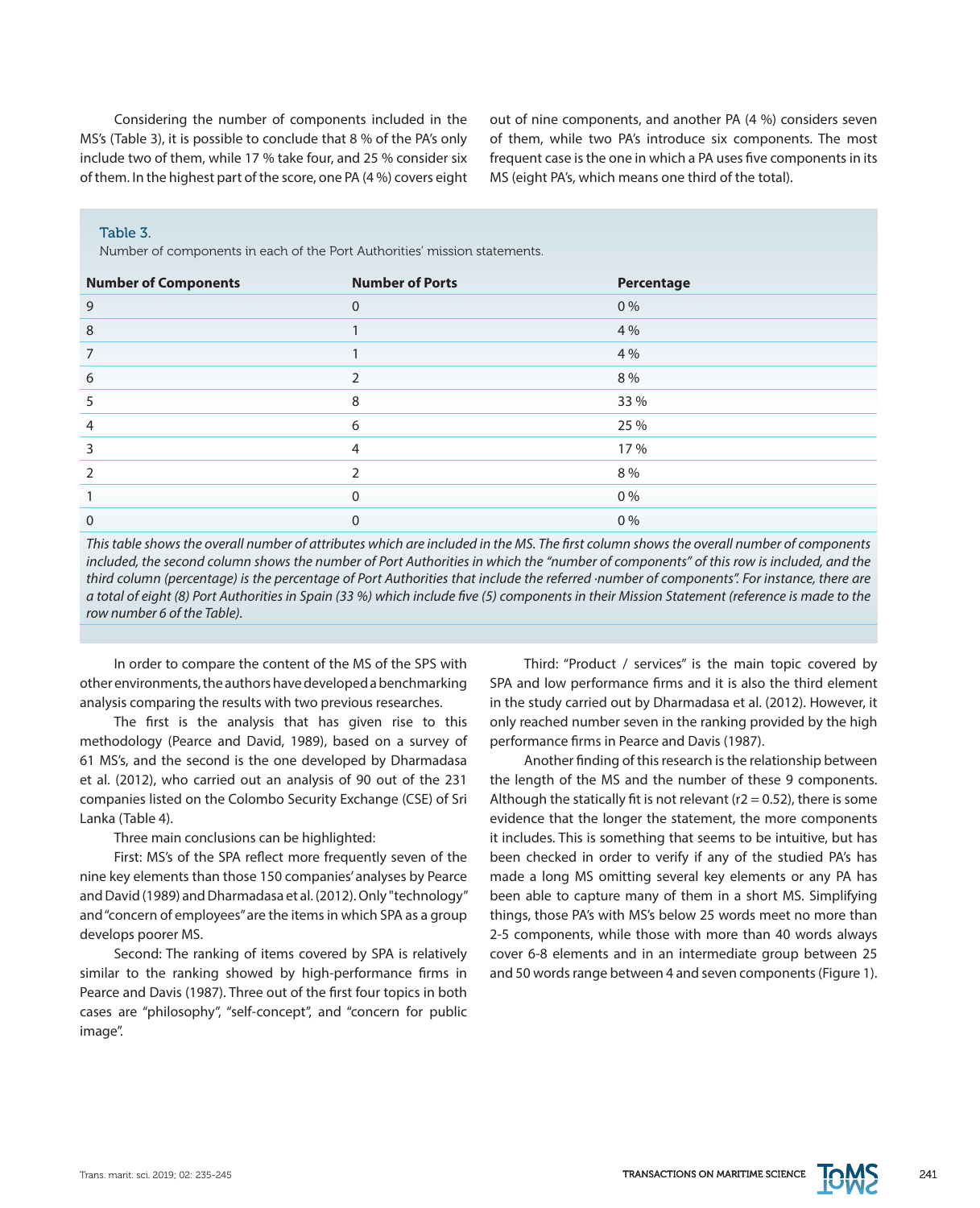#### Table 4.

Benchmark Mission Statement Content.

|                          | <b>Pearce and David (1989)</b> |             |                                         |             |                                        |                |                             |             |  |
|--------------------------|--------------------------------|-------------|-----------------------------------------|-------------|----------------------------------------|----------------|-----------------------------|-------------|--|
|                          | <b>PORT AUTHORITIES</b>        |             | <b>HIGH PERFORMANCE</b><br><b>FIRMS</b> |             | <b>LOW PERFORMANCE</b><br><b>FIRMS</b> |                | Dharmadasa et al.<br>(2012) |             |  |
| <b>Component</b>         | %                              | <b>Rank</b> | $\%$                                    | <b>Rank</b> | $\%$                                   | <b>Rank</b>    | $\%$                        | <b>Rank</b> |  |
| Customer / Markets       | 71 %                           | 5           | 47 %                                    | 6           | 60 %                                   | $\overline{4}$ | 34 %                        | 5           |  |
| Product / Services       | 96 %                           |             | 58 %                                    | 5           | 87 %                                   | $\mathbf{1}$   | 53 %                        | 3           |  |
| Location / Market        | 63 %                           | 6           | 42 %                                    | 7           | 33 %                                   | 7              | 15 %                        | 8           |  |
| Technology               | 4 %                            | 9           | 16 %                                    | 8           | 7%                                     | 8              | 14 %                        | 9           |  |
| Concern for survival     | 46 %                           | 7           | 95 %                                    | 2           | 87 %                                   |                | 57 %                        | 2           |  |
| Philosophy               | 92 %                           | 2           | 89%                                     | 3           | 60 %                                   | 4              | 43 %                        | 4           |  |
| Self-concept             | 88%                            | 3           | 89%                                     | 3           | 53 %                                   | 6              | 60 %                        |             |  |
| Concern for public image | 88%                            | 3           | 100 %                                   |             | 73 %                                   | 3              | 29 %                        | 7           |  |
| Concern for employees    | 8 %                            | 8           | N/A                                     | N/A         | N/A                                    | N/A            | 37 %                        | 6           |  |

*This table shows how often each of the key attributes of the MS are included in Port Authorities and how these percentages compare with other sectors, taking into consideration the works of Pearce and David (1989) and Dharmadasa et al. (2012). The first column ("component")*  is the key attribute, the second and third columns show the percentage and ranking within the Spanish Port Authorities. The fourth and *fifth columns reflect the same concepts (percentage and ranking) in a selected group of High Performance firms included in Pearce and David (1989). The sixth and seventh columns are connected with same work but considering low performance firms. The last two columns are the outcome of Dharmadasa et al. (2012) studies.*



#### Figure 1.

#### Length and number of the components addressed in MS.

The figure shows the relationship between the length of the MS and the number of key attributes. Three main groups of Port Authorities can be found with short Missions (less than 25 words), medium length Missions (25-40 words) and long Missions (more than 40 words). Those with more words also include more key attributes (more than six), while those with shorter Statements include typically less than five.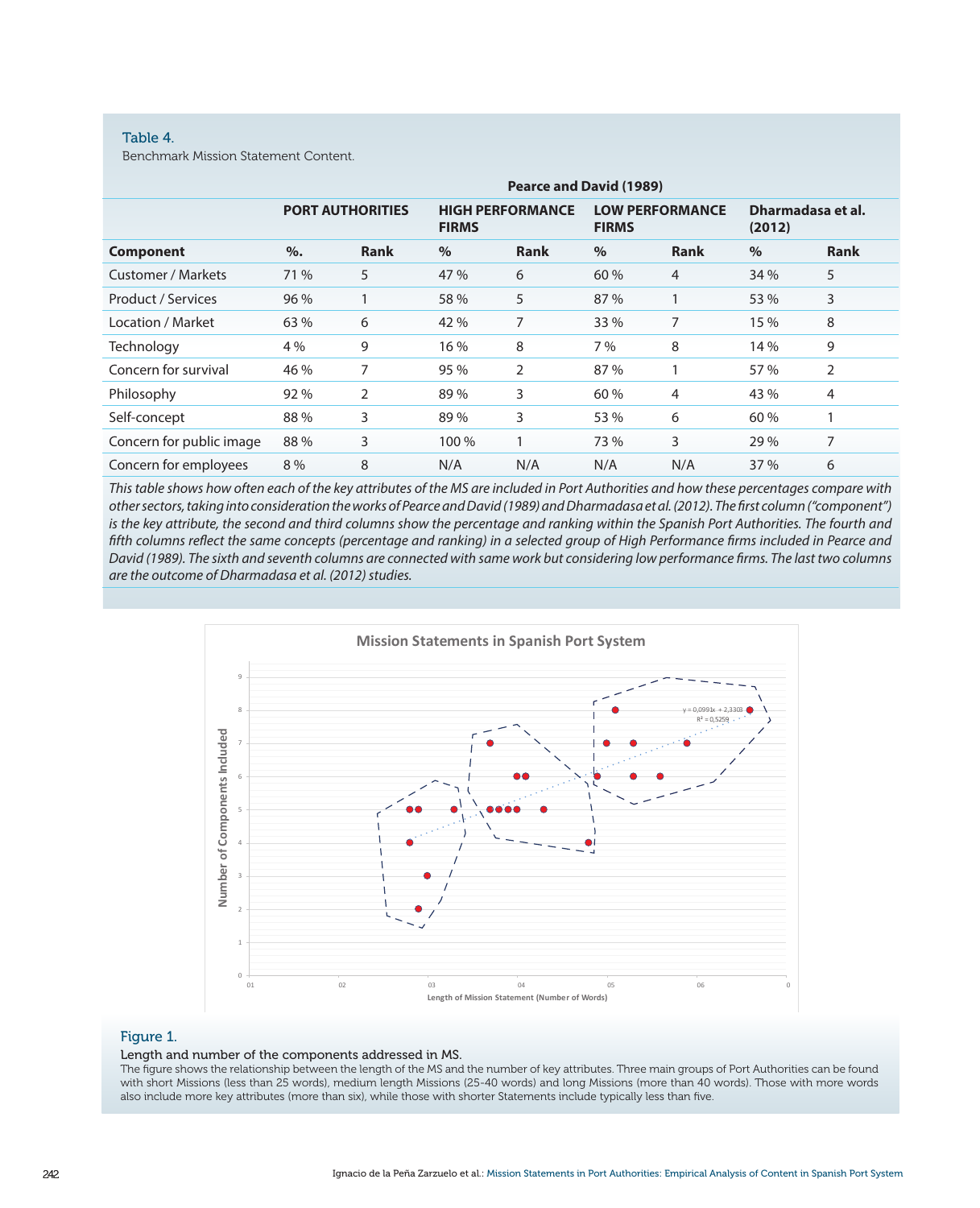The final conclusion of this research is related to the semantic content of the statement (Table 5). The most used word / concept in the MS's is "port" with 26 occurrences, followed by "service(s)" with 20 occurrences, "development" with 12, and "economic" with 10. Far from this area [hinterland] is used 9 times, [add] value 8 times; "sustainable", "infrastructures", and "competitiveness" 7 times each and, finally, "influence" with 6 repetitions.

#### Table 5.

Semantic Analysis of Mission Statements.

| <b>Word</b>            | <b>Occurrences</b>       | <b>Frequency</b> | <b>Rank</b>    |
|------------------------|--------------------------|------------------|----------------|
| Port                   | 26                       | 5.8%             |                |
| Service(s)             | 20                       | 4.5 %            | $\overline{2}$ |
| Development            | 12                       | 2.7%             | 3              |
| Economic               | 10                       | 2.2%             | 4              |
| Area [hinterland]      | 9                        | 2.0%             | 5              |
| [add] Value            | 8                        | 1.8%             | 6              |
| Sustainable            |                          | $1.6\%$          | $\overline{ }$ |
| <b>Infrastructures</b> |                          | 1.6%             |                |
| Competitiveness        | $\overline{\phantom{0}}$ | 1.6%             | 8              |
| Influence              | 6                        | 1.4%             | 9              |

*The table shows a semantic analysis of the MS of the Spanish Port Authorities. The key words are included in the first column ("word") jointly with the occurrence in the number of times that this word is included (column 2 - "occurrences"), and the" frequency" (column 3) of this word and its ranking (relative position being ranking 1- the most frequent word in the MS analyzed).*

#### 6. CONCLUSION AND FUTURE RESEARCHES

The SPS has developed an administrative and legal wellstructured SPP. As early as the 1990s, most of the PA's developed their own Strategic Plan and made public their mission and vision statement as well as their corporate values.

The MS of the SPA's are essentially market-oriented and they are well structured considering business practices in terms of their content. In fact, MS's formulated by SPA reflect more frequently than the benchmark comparison seven of the nine key elements.

The only two fields in which SPA's show a negative gap are those related to "technology" and "concern of employees". An in-depth study of the reasons for this deviation is of potential interest for future researchers.

In terms of the length of the statements, the average of 32 words of the SPS is shorter than the 50-100 words recommended by some authors as a general rule of thumb. An additional comparison with PA's of other countries is another potential area of interest in order to determine if this is a particularity of the SPS or there is a structurally justified reason for this which is applicable to these types of companies.

This work does not discuss the relationship between port performance (financial, operational, environmental, etc.) and the MS of each PA. It is another limitation of the study and it

provides and interesting direction for further and future research. For instance, it is not the goal of this work to assess if port size impacts the formulation of the MS or if there is any similarity in the MS's of the PA's if port competitiveness is considered (i.e. if competing PA's develop similar MS's or, at least, they capture the same key elements). This represents a new opportunity for future researchers.

#### **REFERENCES**

AAPA, 1988. Strategic Planning: A guide for port industry. American Association of Port Authorities, Alexandria, Virginia, USA.

Alegre, I., Berbegal-Mirabent, J., Guerreo, A., and Mas-Machuca, M., 2018. The real mission of the mission statement: A systematic review of the literature, Journal of Management and Organization, 24(4), pp.456-473. Available at: [https://doi.](https://doi.org/10.1017/jmo.2017.82) [org/10.1017/jmo.2017.82](https://doi.org/10.1017/jmo.2017.82).

Amato, C.H., & Amato, L.H., 2002. Corporate commitment to quality of life: Evidence from company mission statements. Journal of Marketing Theory and Practice, 10(4), pp. 69-87. Available at: [https://doi.org/10.1080/10696679.2002.11501927.](https://doi.org/10.1080/10696679.2002.11501927)

Aparisi, J.A., Giner, A., and Pérez, E.M., 2009. Evidence of implementing a strategic management System at the Port Authority of Valencia. Global Journal of Business Research, 3(2), pp.93-116.

Atrill, P., Omran, M., and Pointon, J., 2005. Company mission statements and financial performance, Corporate Ownership and Control, 2(3), pp.28–35. Available at: <https://doi.org/10.22495/cocv2i3p3>.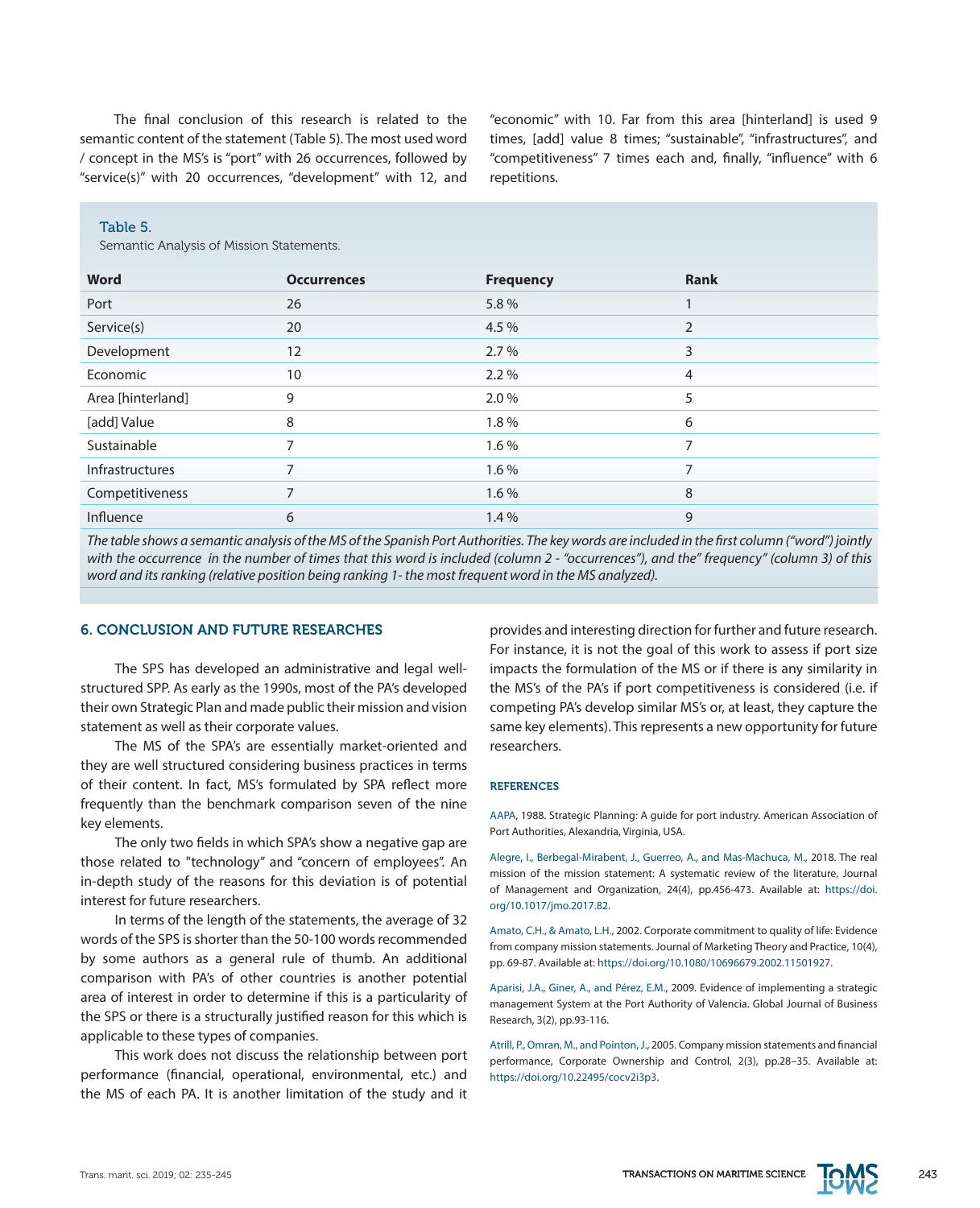Baetz, M.C., & Bart, C.K., 1996. Developing mission statements which work. Long Range Planning, 29(4), pp. 526-533, Available at: [https://doi.org/10.1016/0024-](https://doi.org/10.1016/0024-6301%2896%2900044-1) [6301\(96\)00044-1.](https://doi.org/10.1016/0024-6301%2896%2900044-1)

Baetz, B., & Kenneth, C., 1998. The relationship between mission statements and firm performance: An exploratory study, Journal of Management Studies, 35(6), pp. 823–853. Available at: [https://doi.org/10.1111/1467-6486.00121.](https://doi.org/10.1111/1467-6486.00121)

Bart, C.K., 1997. Sex, lies, and mission statements. Business Horizons, 40(6), pp.9–18. Available at: [http://dx.doi.org/10.1016/s0007-6813\(97\)90062-8](http://dx.doi.org/10.1016/s0007-6813%2897%2990062-8).

Bart, C.K., and Baetz, M., 1996. Developing Mission Statements Which Work, Long Range Planning, 29(4), pp.526-533. Available at: [https://doi.org/10.1016/0024-](https://doi.org/10.1016/0024-6301%2896%2900044-1) [6301\(96\)00044-1.](https://doi.org/10.1016/0024-6301%2896%2900044-1)

Bart, C.K., and Hupfer, M., 2004. Mission statements in Canadian hospitals. Journal of Health Organization and Management, 18(2), pp. 92–110. Available at: [https://doi.](https://doi.org/10.1108/14777260410538889) [org/10.1108/14777260410538889.](https://doi.org/10.1108/14777260410538889)

Bart, C.K., Bontis, N., and Taggar, S., 2001. A model of the impact of mission statements on firm performance, Management Decision, 39(1), pp. 19–35. Available at:<https://doi.org/10.1108/eum0000000005404>.

Bartkus, B.R., Glassman, M., and McAfee, B., 2006. Mission statement quality and financial performance. European Management Journal, 24(1), pp. 86–94. Available at:<https://doi.org/10.1016/j.emj.2005.12.010>.

Campbell, A., 1997. Mission Statements, Long Range Planning, 30(6), pp.931-932. Available at: [https://doi.org/10.1016/S0024-6301\(97\)00084-8.](https://doi.org/10.1016/S0024-6301%2897%2900084-8)

Campbell, A., and Yeung, S., 1991. Creating a sense of mission. Long Range Planning, 24(4), pp. 10–20. Available at: [https://doi.org/10.1016/0024-6301\(91\)90002-6.](https://doi.org/10.1016/0024-6301%2891%2990002-6)

Capon, N., Farley, J.U. and Hoening, S., 1990. Determinants of financial performance: A meta-analysis. Management Science, 36(10), pp.1143-1159. Available at [https://](https://doi.org/10.1287/mnsc.36.10.1143) [doi.org/10.1287/mnsc.36.10.1143](https://doi.org/10.1287/mnsc.36.10.1143).

Clearlogic (2018), Developing Vision and Mission Statements that Inspire Action. Available at: [http://clearlogic.ca/developing-vision-and-mission-statements-that](http://clearlogic.ca/developing-vision-and-mission-statements-that-inspire-action/)[inspire-action/](http://clearlogic.ca/developing-vision-and-mission-statements-that-inspire-action/), accessed on: 12 April 2019.

David, F.R., 1989. How companies define their mission. Long Range Planning, 22(1), pp.90-97. Available at: [https://doi.org/10.1016/0024-6301\(89\)90055-1](https://doi.org/10.1016/0024-6301%2889%2990055-1).

David, Forest-R., and David, Fred-R., 2003. It's time to redraft your mission statement, Journal of Business Strategy, 24(1), pp.11-14. Available at: [https://doi.](https://doi.org/10.1108/02756660310508218) [org/10.1108/02756660310508218.](https://doi.org/10.1108/02756660310508218)

David, M.E., David Forest-R., and David Fred-R., 2014. Mission Statement Theory and Practice: A content analysis and new direction, International Journal of Business, Marketing, and Decision Science, 7(1), pp. 95-110. Available at: [http://strategyclub.](http://strategyclub.com/wp-content/uploads/2014/09/David-pdf-file.pdf) [com/wp-content/uploads/2014/09/David-pdf-file.pdf](http://strategyclub.com/wp-content/uploads/2014/09/David-pdf-file.pdf)

Davies, S.W., and Glaister, K.W., 1997. Business school mission statements – The bland leading the bland? Long Range Planning, 30(4), pp. 594-604. Available at: [https://doi.org/10.1016/S0024-6301\(97\)00038-1](https://doi.org/10.1016/S0024-6301%2897%2900038-1).

Desmidt, S., and Prinzie, A., 2009. Does your mission statement have any value? An explorative analysis of the effectiveness of mission statements from a communication perspective. Available at: [http://wps-feb.ugent.be/Papers/wp\\_09\\_568.pdf](http://wps-feb.ugent.be/Papers/wp_09_568.pdf)

Desmidt, S., Prinzie, A., and Decramer, A., 2011. Looking for the value of mission statements: A meta-analysis of 20 years of research. Management Decision, 49(3), pp. 468-483. Available at: <https://doi.org/10.1108/00251741111120806>.

Dharmadasa, P., Maduraapeurma, Y. & Herath, S.K., 2012. Mission statements and company financial performance revisited. International Journal of Managerial and Financial Accounting, 4(3), p.314. Available at: [http://dx.doi.org/10.1504/](http://dx.doi.org/10.1504/ijmfa.2012.047855) [ijmfa.2012.047855](http://dx.doi.org/10.1504/ijmfa.2012.047855).

Hague, D.C. & Drucker, P., 1974. Management. Tasks, Responsibilities, Practices. The Economic Journal, 85(337), p.195. Available at:<http://dx.doi.org/10.2307/2230551>.

Enríquez, F., 1993. El Plan Estratégico, Un instrumento para la gestión portuaria, Instituto Portuario de Estudios y Cooperación (IPEC), Valencia, Spain.

Estrada, J.L., 2007. Mejora de la competitividad de un puerto por medio de un modelo de gestión de la estrategia aplicando el Cuadro de Mando Integral. PhD Thesis, Universidad Politécnica de Madrid. Available at: [http://oa.upm.es/535/1/](http://oa.upm.es/535/1/JOSE_LUIS_ESTRADA_LLAQUET.pdf) [JOSE\\_LUIS\\_ESTRADA\\_LLAQUET.pdf](http://oa.upm.es/535/1/JOSE_LUIS_ESTRADA_LLAQUET.pdf)

Gaebler, 2018. Mission Statement Mistakes. Available at: http://www.gaebler.com/ Mission-Statement-Mistakes.htm

Genç, K.Y., 2012. The Relation between the Quality of the Mission Statements and the Performances of the State Universities in Turkey. Procedia - Social and Behavioral Sciences, 58, pp.19–28. Available at:<http://dx.doi.org/10.1016/j.sbspro.2012.09.974>.

Germain, R., and Cooper, M.B., (1990), How a customer mission statement affects company performance, Industrial Marketing Management, 19(1), pp. 47–54, available at: [https://doi.org/10.1016/0019-8501\(90\)90027-S.](https://doi.org/10.1016/0019-8501%2890%2990027-S)

Green, K.W.Jr and Medlin, B., 2003. The strategic planning process: The link between mission statement and organizational performance. Academy of Strategic Management Journal, 2(1), pp. 23–32.

Hirota, S. et al., 2010. Corporate mission, corporate policies and business outcomes: evidence from Japan. Management Decision, 48(7), pp.1134–1153. Available at: [http://dx.doi.org/10.1108/00251741011068815.](http://dx.doi.org/10.1108/00251741011068815)

Kaplan,R.S., and Norton,D., 1992. The balanced scorecard: Measures that drive performance. Harvard Business Review,70(1), pp. 71–79.

Kemp, S., and Dwyer, L., 2003. Mission statements of international airlines: A content analysis. Tourism Management, 24(6), pp. 635-653. Available at: [https://doi.](https://doi.org/10.1016/S0261-5177%2803%2900049-9) [org/10.1016/S0261-5177\(03\)00049-9.](https://doi.org/10.1016/S0261-5177%2803%2900049-9)

King, W.R., and Cleland, D.I., 1979. Strategic Planning and Policy, Van Nostrand Reinhol, New York, USA.

Leuthesser, L. & Kohli, C., 1997. Corporate identity: The role of mission statements. Business Horizons, 40(3), pp.59–66. Available at: [http://dx.doi.org/10.1016/s0007-](http://dx.doi.org/10.1016/s0007-6813%2897%2990053-7) [6813\(97\)90053-7](http://dx.doi.org/10.1016/s0007-6813%2897%2990053-7).

Lundberg, C.C., 1984. Zero-in: A technique for formulating better mission statements. Business Horizons, 27(5), pp.30–33. Available at: [https://doi.org/10.1016/0007-](https://doi.org/10.1016/0007-6813%2884%2990038-7) [6813\(84\)90038-7](https://doi.org/10.1016/0007-6813%2884%2990038-7).

Macedo, I.M., Pinho, J.C. & Silva, A.M., 2016. Revisiting the link between mission statements and organizational performance in the non-profit sector: The mediating effect of organizational commitment. European Management Journal, 34(1), pp.36– 46. Available at: <http://dx.doi.org/10.1016/j.emj.2015.10.003>

Medley, G.J., 1992. WWF UK creates a new mission. Long Range Planning, 25(2), pp.63–68. Available at: [https://doi.org/10.1016/0024-6301\(92\)90193-6.](https://doi.org/10.1016/0024-6301%2892%2990193-6)

Mullane, J.V., 2002. The mission statement is a strategic tool: when used properly, Management Decision, 40(5), pp.448-455. Available at: [https://doi.](https://doi.org/10.1108/00251740210430461) [org/10.1108/00251740210430461.](https://doi.org/10.1108/00251740210430461)

O'Gorman, C., and Doran, R., 1999. Mission statements in small and medium-sized businesses. Journal of Small Business Management, 37 (1), pp. 59-66.

Orhan, G., Erdoğan, D., and Durmaz, V., 2014. Adopting Mission and Vision Statements by Employees: The Case of TAV Airports. Procedia - Social and Behavioral Sciences, 150(15), pp. 251-262. Available at: <https://doi.org/10.1016/j.sbspro.2014.09.051>.

Palmer, T.B., and Short, J.C., 2008. Mission statements in U.S. colleges of business: An empirical examination of their content with linkages to Configurations and